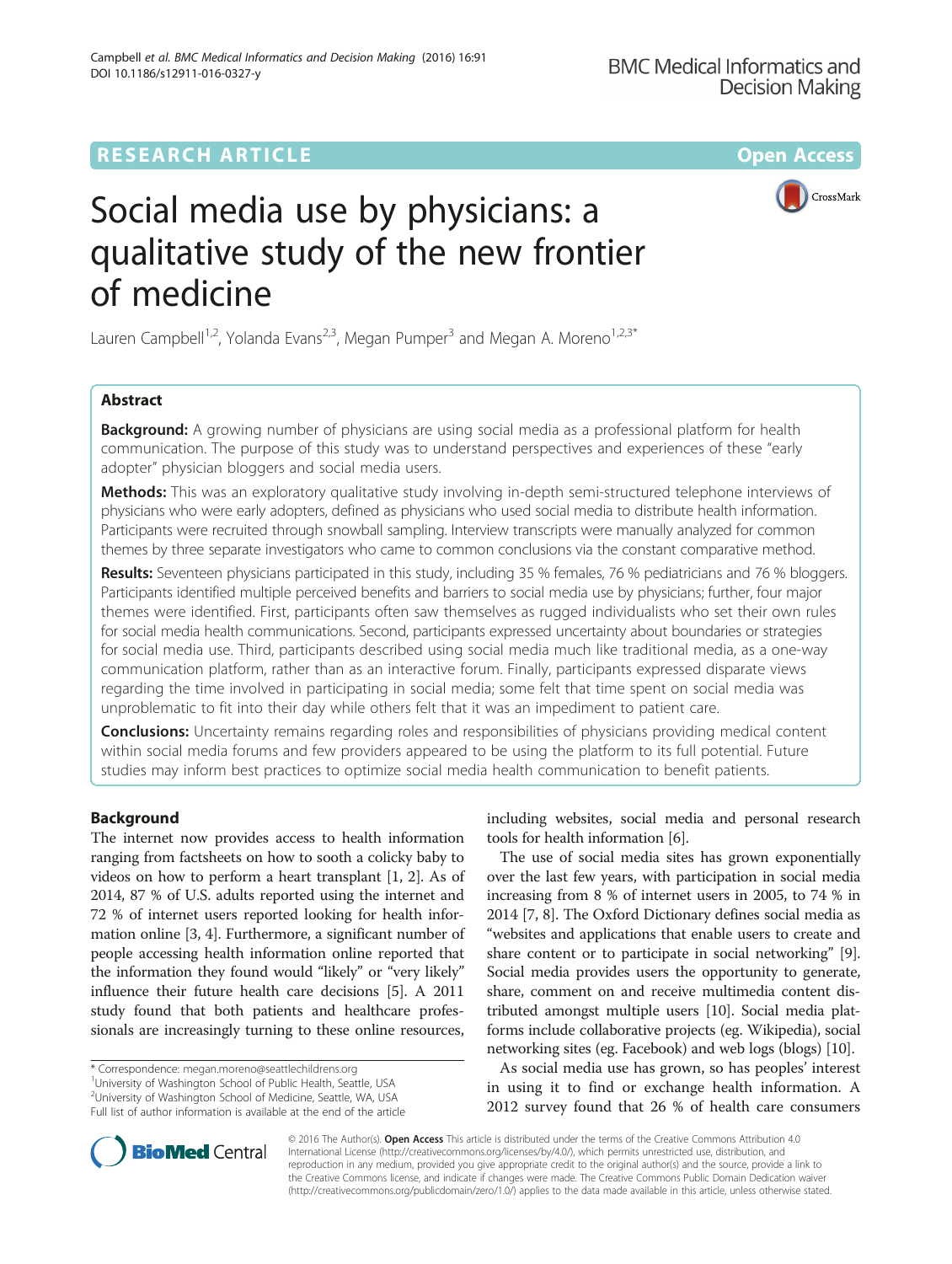use a social networking site for health-related purposes, including 11 % who actively participated by posting comments, queries or information about health or medical issues [\[11](#page-10-0), [12](#page-10-0)]. A 2013 systematic review identified seven key uses of social media for health communication: 1) provide health information on a range of conditions, 2) provide answers to medical questions, 3) facilitate dialogue patient-to-patient and patient-to-health professional, 4) collect data on patient experiences and opinions, 5) health intervention, health promotion and health education, 6) reduce illness stigma and 7) provide online consultations [[10\]](#page-10-0). Social media is unique in that it allows for two-way communication online between creators and consumers of information. Thus, social media may be an ideal platform for mass health communication as well as the potential for addressing specific queries by individuals [[13](#page-10-0)].

Research to date on social media and health has largely focused on the patient experience. A 2014 study illustrated that patients use social media to locate health information, participate in discussion groups and seek support for struggles with illness [[14\]](#page-10-0). This type of information seeking and sharing happens in a variety of ways including discussion forums, chat rooms, instant messaging and even via online consultations with clinicians [[15](#page-10-0)–[17](#page-10-0)]. In some cases, specific social media platforms facilitate health-related dialogue, such as blogs devoted to specific health conditions such as diabetes, or patient portals dedicated to sharing stories such as PatientsLikeMe [[7, 18, 19\]](#page-10-0).

Fewer studies have focused on the physician's role on social media, though physician-generated health information is growing. In a 2010 study of 921 healthrelated blogs, 43 % of bloggers were physicians [[20](#page-10-0)]. Physician-bloggers have used social media to share health information, network with colleagues, disseminate research, market their practice and engage in health advocacy [\[14](#page-10-0)]. However, few healthcare providers have engaged with their patients online [\[10\]](#page-10-0) and some are hesitant about the acceptability of interacting with patients in this new venue with unclear boundaries [\[7](#page-10-0)]. In one 2008 study which analyzed the content of 271 weblogs written by health professionals, researchers found that weblogs offered the opportunity to share narratives, but also risked revealing confidential patient information or reflecting poorly on the author or profession [\[21\]](#page-10-0).

While some national medical organizations have published social media guidelines, these guidelines often lack specific behavioral guidance or definitions of professionalism [[22](#page-10-0)–[25](#page-10-0)]. More information is needed to understand best practices to optimize social media's potential for health communication [[26](#page-10-0)]. Guidelines may be informed by understanding the perspectives and strategies employed by "early adopter" [\[27\]](#page-10-0) physicians who were pioneers in being among the first wave of physicians to use social media professionally to disseminate health information. The purpose of this study was to explore why and how physicians on social media use these new technology tools. Our study aims were to understand perceived benefits and risks of using social media as a health professional, as well as to understand physician's experiences, perceptions and views on current and future use of social media in healthcare.

# Methods

#### Study design

This was an exploratory qualitative research study designed to gain an understanding of physician views on using social media for communication about health. For the purpose of this study, social media was defined as any website that enables users to create and share content or to participate in social networking. Qualitative methods were used for this study because they are the optimum method to provide data on the needs, beliefs, attitudes and values of key populations [\[28\]](#page-10-0). Consistent with qualitative research methods, we did not enter into this study with specific hypotheses. Interviews were selected as the primary method of data collection because this approach encourages open information exchange and targeted follow-up questions. One-on-one telephone interviews between a physician and a researcher were recorded verbatim by the researcher via hand-typed notes. This study was conducted between January 2014 and November 2015.

### Participants

The participants in this study were physicians who had at least one year cumulative experience using social media to distribute health information. As social media use for health promotion by physicians is still a relatively new practice, the participants were considered to be early adopters in this field.

#### Data collection

Our study aims were to understand perceived benefits and risks of using social media as a health professional, as well as to understand physician's experiences, perceptions and views on current and future use of social media in healthcare. Interview questions to meet these objectives were developed by study staff and reviewed by several experts in qualitative research. Questions were further revised on the basis of feedback from participants. Given that the phenomenon of social media use by healthcare providers is relatively new, open-ended questions were used to obtain insights from participants. We asked physicians to describe their experiences with using social media for health information, including benefits and challenges, institution support, and perceptions and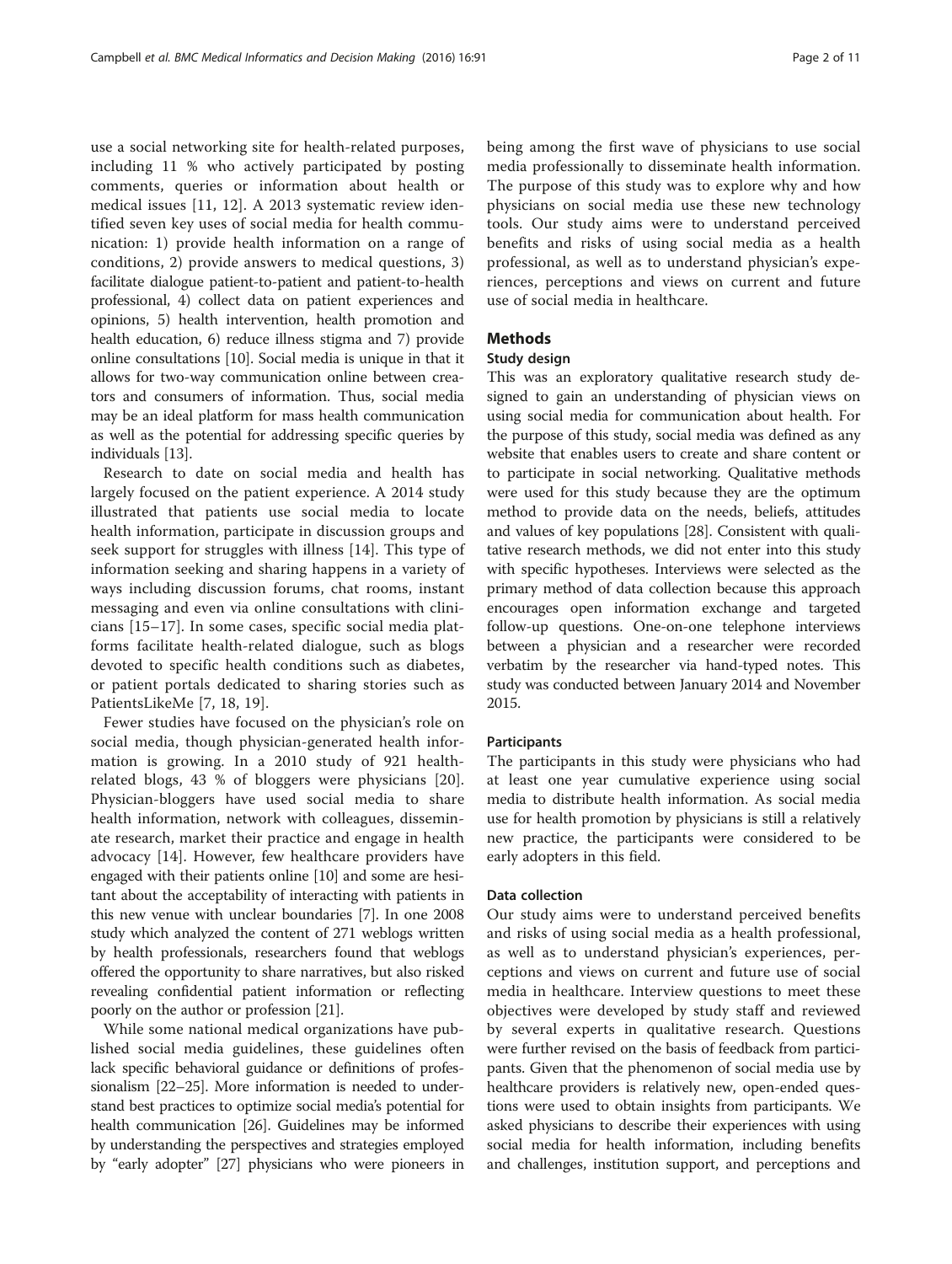experiences of their online audiences. Demographic information included gender, race, years in practice, type of practice, and social media tools used.

# Recruitment

Recruitment took place through snowball sampling: a recruitment technique involving identifying an initial purposeful sample, then asking those participants for further suggestions of potential participants who meet inclusion criteria [[29](#page-10-0)–[31\]](#page-10-0). This technique is particularly effective in studies of early adopters since there are usually few individuals involved: they are usually the best resource for determining who else is involved in the field. While recruitment began with pediatricians, we asked that participants recommend physicians from a variety of specialties in a variety of practices for future interviews, including prominent physician bloggers. Providers were sent a standardized email, blog or Facebook message informing them of the purpose and purview of the study and consent information. Upon receiving a positive reply, a telephone call was scheduled to provide additional information, discuss informed consent and conduct the interview.

# Procedure

Prior to the interview, the researcher and participant discussed the study goals and followed informed consent procedures. Interviews were transcribed verbatim by the interviewer via hand-typed notes. Participants were not provided with incentives for their participation. Interviews generally lasted twenty to forty minutes.

# Availability of data and materials

Data is available in the University of Washington Thesis Library database or upon request of the primary investigator.

### Analysis

Analyses were conducted in two stages. First, a preliminary evaluation of transcripts was completed after ten interviews. In these analyses, preliminary coding and discussion was conducted by two investigators to inform early ideas about themes, to assess repetition of benefits and risks, and to consider thematic saturation. After 17 interviews were completed, investigators reviewed transcripts and noted repetition of benefits and risks and saturation of themes. Thus, a formal coding was conducted at that time using an iterative process [\[32](#page-10-0)], transcripts were first read individually by three investigators to identify key codes and themes. A discussion was then held between investigators to discuss codes and themes towards a consensus on coding approaches. Transcripts were then re-assessed and the investigators deliberated until consensus was reached on the common themes and

concepts expressed by participants using the constant comparative method [[28](#page-10-0)].

# Results

# **Participants**

Seventeen physicians participated in this study, only one blogger responded and declined participation. Of the seventeen participants, the majority were male (65 %) and Caucasian (82 %) (Table 1). Only one of the participants had practiced medicine for less than five years, with the majority (41 %) having been in practice for eleven to twenty years (Table 1). In terms of specialty, most of the participants were pediatricians (76 %) (Table 1). Almost all of the participants engaged with multiple social media platforms, including Twitter (10), Facebook (7), Pinterest (3), YouTube (2) and Tumblr (2) as well as freestanding Blogs (13) (Fig. [1\)](#page-3-0). Five of the participants also engaged in traditional media such as radio, newspaper columns and magazines (Fig. [1](#page-3-0)). Although the majority of participants spent three to six hours per week working on social media platforms, a few spent less than two or greater than ten hours per week on social media (Fig. [2\)](#page-3-0). Around one third of participants were compensated for at least some of their work on social media (Table 1).

# Benefits and barriers

Findings included a striking variety of perceived benefits and barriers to social media use by physicians. Most physicians voiced the opinion that the benefits of their participation in social media far outweighed any barriers they faced. The perceived benefits of their social media

Table 1 Demographics of study participants

| Category                  | Subcategory       | $N(\%)$ |
|---------------------------|-------------------|---------|
| Gender                    | Male              | 11(65)  |
|                           | Female            | 6(35)   |
| Race                      | Caucasian         | 14 (82) |
|                           | Asian             | 2(12)   |
|                           | African American  | 1(6)    |
| Years in Practice         | $0 - 5$           | 1(6)    |
|                           | $6 - 10$          | 5(29)   |
|                           | $11 - 20$         | 7(41)   |
|                           | $20 - 44$         | 4(24)   |
| Medical Specialty         | Pediatrics        | 13 (76) |
|                           | Internal Medicine | 2(12)   |
|                           | Family Medicine   | 1(6)    |
|                           | Surgery           | 1(6)    |
| Compensation for blogging | Yes               | 5(31)   |
|                           | No                | 11 (69) |
|                           | Missing           | 1       |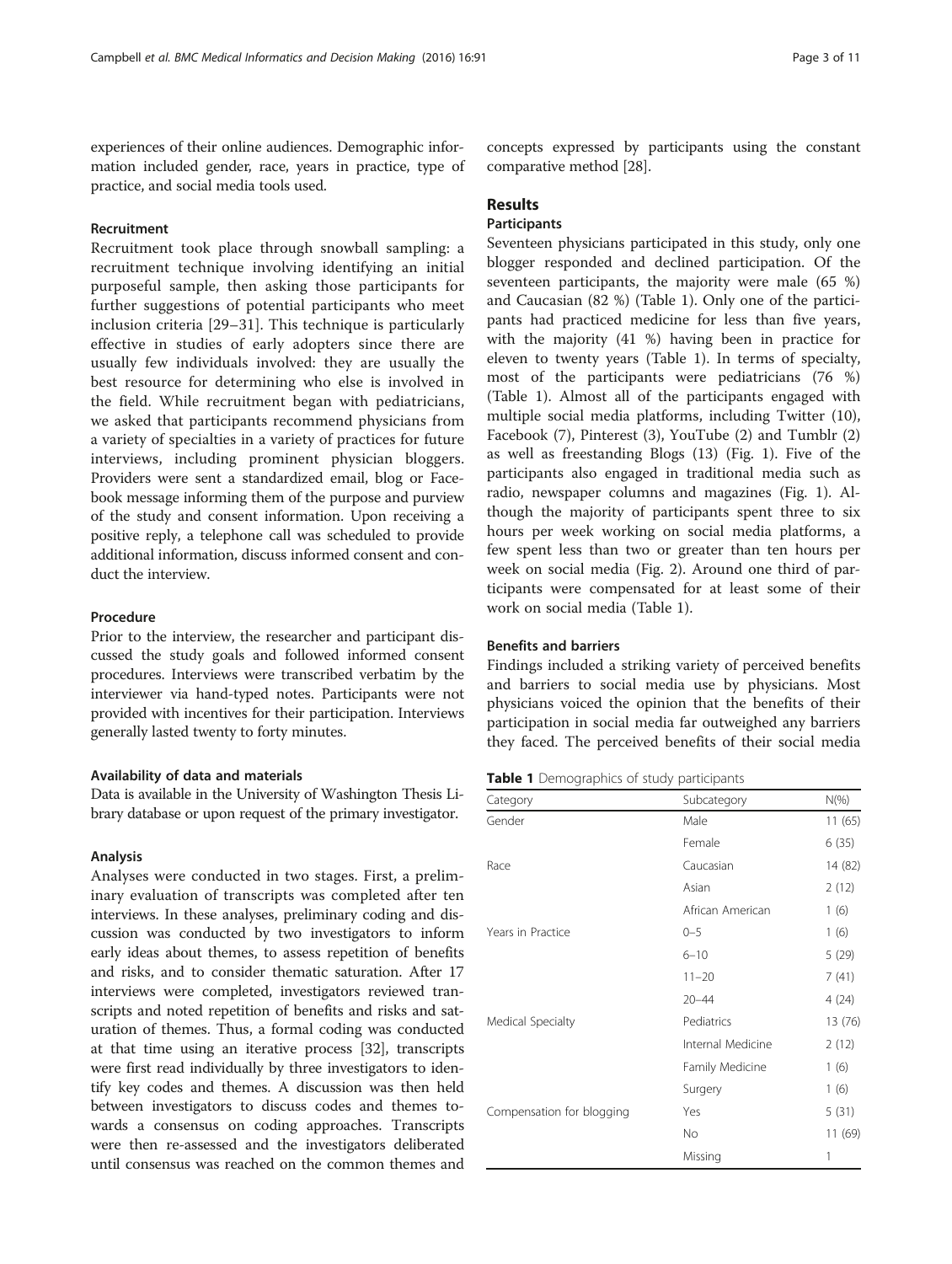<span id="page-3-0"></span>

use included forwarding their career or research endeavors, self-improvement through reading others' tweets and keeping up with the literature, increasing their reach, i.e., their audience, and providing a space for them to openly express their opinions. However, participants also identified several categories of barriers hindering their participation in social media. Examples of these included the time/work requirements, skill requirements, lack of institutional support, fear of saying the wrong thing online and lack of models/guidelines in how to conduct themselves online in their role as physicians.

Physician participants also discussed several benefits and barriers for patients using social media for health information. They perceived that patient benefits may include having increased access to an accurate, trusted and understandable source of health information, that social media is accessible in general and that it provides a way for patients to engage with providers outside the office. Participants also perceived several barriers to patient engagement in social media, including language barriers, poor literacy/education, lack of internet access and worries about the lack of online privacy. In addition, participants identified several mutual benefits for patients and providers. These included increasing communication options and the speed of communication as well as breaking down traditional professional barriers. Finally, social media know-how was described by participants as a mutual barrier to uptake for both physicians and patients. See Table [2](#page-4-0) below for a full list of benefits and barriers to social media use by physicians as perceived by participants.

#### Themes

In addition to the benefits and barriers, four major themes were identified: (a) Rugged individualism, (b) Uncertainty, (c) Social media as media and (d) Time constraints. These themes were present across interviews and emerged in response to varied questions and discussions.

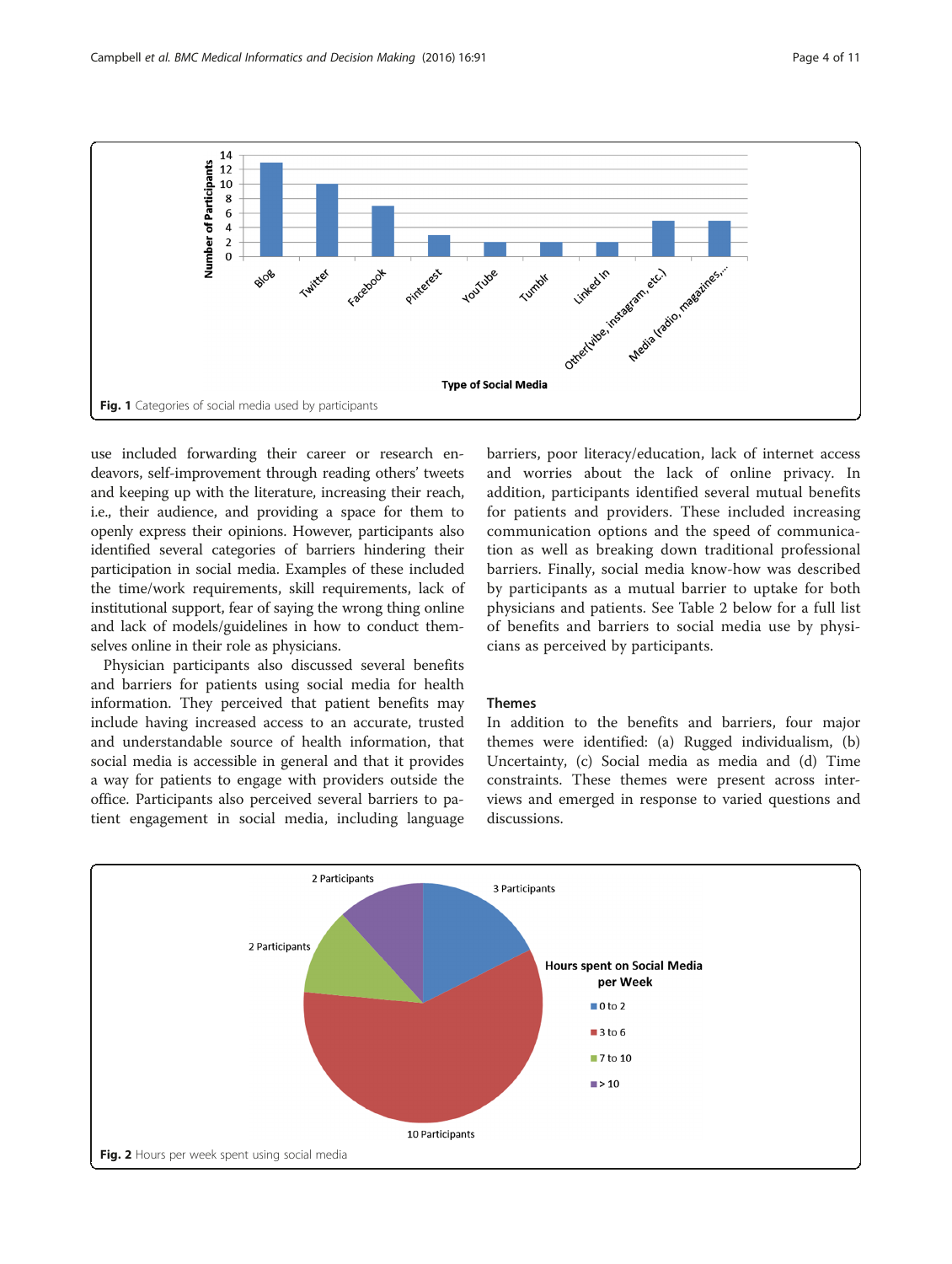<span id="page-4-0"></span>Table 2 Participants' perceived benefits and barriers of using social media

|                                | Benefits                                                                                                                                                                                                                                                                                                                    | Quotes                                                                                                                                                                                                                                                                                                                             | <b>Barriers</b>                                                                                                                                                                                 | Quotes                                                                                                                                                                                                                                                                                                                                                                     |
|--------------------------------|-----------------------------------------------------------------------------------------------------------------------------------------------------------------------------------------------------------------------------------------------------------------------------------------------------------------------------|------------------------------------------------------------------------------------------------------------------------------------------------------------------------------------------------------------------------------------------------------------------------------------------------------------------------------------|-------------------------------------------------------------------------------------------------------------------------------------------------------------------------------------------------|----------------------------------------------------------------------------------------------------------------------------------------------------------------------------------------------------------------------------------------------------------------------------------------------------------------------------------------------------------------------------|
| For Providers/<br>Institutions | Forward Career/Research<br>Marketing, Publicity, Branding<br>Networking/ Sharing ideas<br>New Research/Career<br>Opportunities<br>Low Cost<br>Repository for Information<br>Improvement in Clinic<br>Efficiency                                                                                                             | It "doesn't cost much in<br>terms of money and it can<br>lead to other opportunities<br>(for the provider). It can lead<br>to more media outreach,<br>speaking engagements,<br>opportunities to teach,<br>promotion for your practice,<br>i.e., 'free' publicity."                                                                 | Time/Work requirements<br>Keeping current with content<br>Researching content<br>Composing/posting content<br>Listening to/responding to<br>comments<br>Needing to update regularly             | "Time is a biggie. And<br>training to some extent,<br>although I think that most<br>people these days get how<br>to use social media. Using it<br>well to communicate health<br>information and thoughtfully<br>so you're not misunderstood<br>and get in medical or legal<br>trouble, that's different."                                                                  |
|                                | Self-improvement<br>Learning (staying current)<br>Listening to patient views/<br>understanding patient needs<br>Teaching (medical education)                                                                                                                                                                                | "As soon as the new blood<br>pressure quidelines came<br>out, people started tweeting<br>about them. I know about it<br>'cause I'm following people<br>who pay attention to that on<br>twitter. It's a good way to<br>keep up with what thought<br>leaders are talking about."                                                     | Skill requirements<br>Social media know-how<br>Unfamiliarity with tools<br>Unfamiliarity with etiquette/<br>rules<br>Constantly evolving<br>environment<br>Communication skills<br>Media skills | "When I started, I literally<br>had never heard of a blog<br>before and so the<br>stumbling block was going<br>from never even using it to<br>being it (social media)."<br>"Number two is that it's an<br>evolving field." "Another<br>barrier is knowing how to<br>write. People go to college<br>to learn how to do this.<br>Most doctors don't know<br>how to do this." |
|                                | Increasing Reach<br>Providing accurate information<br>to more people (correcting<br>misinformation)<br>Amplifier effect (physician<br>'voice')<br>Amplifying ideas<br>Where patients are at,<br>especially kids<br>Where patients get information                                                                           | "We realized that each of us<br>could see maybe 20 to 25<br>patients a day, but on social<br>media, we could reach<br>hundreds or thousands of<br>patients a day."<br>"It seems that everyone<br>turns to social media for<br>information. When I go to<br>google something, I almost<br>always end up on a social<br>media site." | Lack of institutional support<br>Lack of reimbursement<br>Ignorance of benefits<br>Oldschool mentality<br>Lack of models/guidelines<br>Lack of reimbursement                                    | "People are old in the<br>healthcare system. They're<br>scared and don't know how<br>to use the mediumThere<br>is a 19 <sup>th</sup> century mentality<br>at the level of academic<br>medicine. I think it's an old<br>world-new world mentality.<br>Healthcare's been stuck in<br>this 19 <sup>th</sup> century rut."                                                     |
|                                | Independent/Unregulated Venue<br>Place to express opinions<br>It's FUN<br>Camaraderie                                                                                                                                                                                                                                       | "I found that I really enjoy<br>twitter for learning and<br>connecting with people<br>and building relationships.<br>There aren't many of us, the<br>physicians in this space.<br>This is the best and easiest<br>place to find them (other<br>physicians)."                                                                       | Fear of saying the wrong thing<br>Saying something<br>unprofessional<br>Breaching patient privacy<br>(HIPPA)<br>Negative response<br>Providing misinformation                                   | "Barriers like if you post<br>something that you<br>shouldn't have. You can<br>take back something you've<br>said, but to have something<br>out there that can be re-<br>tweeted or re-purposed."                                                                                                                                                                          |
|                                |                                                                                                                                                                                                                                                                                                                             |                                                                                                                                                                                                                                                                                                                                    | Lack of models/guidelines                                                                                                                                                                       |                                                                                                                                                                                                                                                                                                                                                                            |
| For Patients/<br>Communities   | Source of health information<br>Source of 'accurate' health<br>information<br>Source of 'trusted' health<br>information<br>Source of 'understandable'<br>health information<br>Source of 'current' health<br>information<br>Source of 'targeted' health<br>information<br>Source of information outside<br>the clinic visit | "It can provide accurate<br>information from evidence-<br>based research. I can provide<br>a summary of an article in<br>terms that parents can<br>understand instead of them<br>just reading information<br>from the latest celebrity."                                                                                           | Poor access<br>Language barriers<br>Mental disability<br>Older generation<br>Lower SES (Medicaid patients)<br>Literacy/Education barriers                                                       | "The main reason I don't<br>use it in my own patient<br>care is because the patients<br>I care for have problems<br>with access. For the most<br>empowered, educated<br>patients, it might be useful.<br>That's not the kind of people<br>I take care of in an urban<br>underserved hospital."                                                                             |
|                                | Low cost for patients                                                                                                                                                                                                                                                                                                       | The benefit "to the patient is<br>that it's free healthcare."                                                                                                                                                                                                                                                                      | Lack of physicians with similar<br>backgrounds                                                                                                                                                  |                                                                                                                                                                                                                                                                                                                                                                            |
|                                | Community Outreach/ Input/<br>Engagement                                                                                                                                                                                                                                                                                    | "It increases the reach of the<br>message and allows me to<br>interact better. It's not about<br>broadcasting, it's about                                                                                                                                                                                                          | Distinguishing credible<br>information                                                                                                                                                          | "the general public not<br>being able to distinguish<br>what's credible on the<br>internet"                                                                                                                                                                                                                                                                                |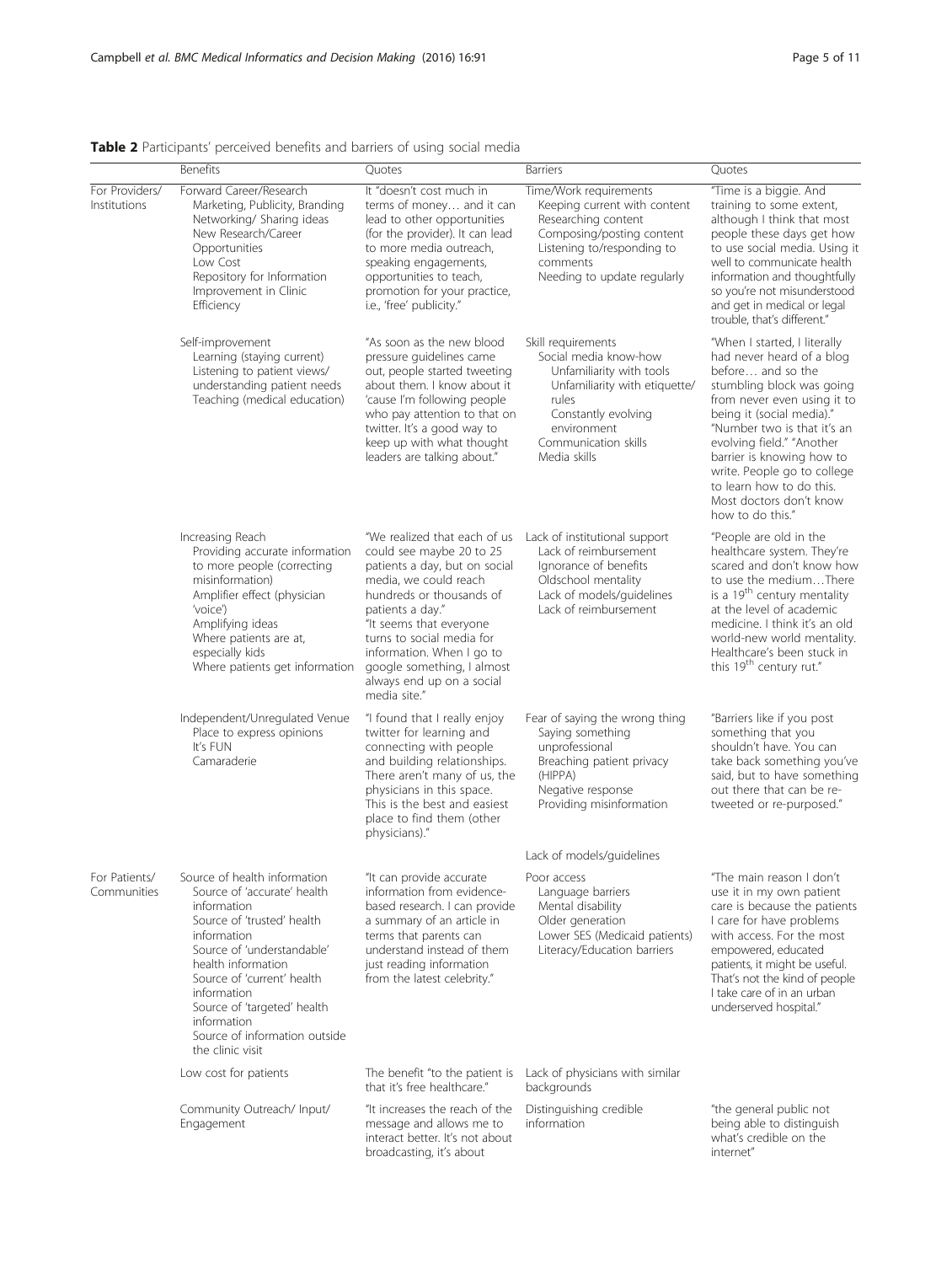#### Table 2 Participants' perceived benefits and barriers of using social media (Continued)

|             |                                                                                                            | being there and being more<br>accessible for people"                                                                                                                                                                                                                                                                                                                                                               |                               |                                                                                                                                                    |
|-------------|------------------------------------------------------------------------------------------------------------|--------------------------------------------------------------------------------------------------------------------------------------------------------------------------------------------------------------------------------------------------------------------------------------------------------------------------------------------------------------------------------------------------------------------|-------------------------------|----------------------------------------------------------------------------------------------------------------------------------------------------|
|             | Accessible                                                                                                 | "Just today, I've gotten emails,<br>pings, hits, likes from 8<br>different countries. It runs<br>the gamut. I have people<br>from India or Malaysia who<br>probably make dollars per<br>day to presidents of<br>companies who ask for<br>second opinions. It helps<br>to level the playing field."                                                                                                                 |                               |                                                                                                                                                    |
|             | Health Behavior Change                                                                                     | "We're trying to educate<br>people who are<br>misinformed. For good or for<br>bad, social media is very<br>good at changing opinions."                                                                                                                                                                                                                                                                             |                               |                                                                                                                                                    |
| <b>Both</b> | It's fast (quick exchange of<br>information)                                                               | "When you email them, you<br>don't get a response. When<br>you tweet them, it's literally<br>a one min response."                                                                                                                                                                                                                                                                                                  | Lack of social media know-how | "Honestly, I am my own<br>barrier. I'd never heard the<br>word blog until 5 years ago.<br>I'm still learning. My 14 year-<br>old to tells me how." |
|             | Improved doctor-patient<br>relationship<br>Breaks down professional<br>barriers<br>Increases communication | "It also allows you to<br>maintain a relationship with<br>your patient population on<br>an ongoing basis. About half<br>your patient population is<br>only going to come in once<br>a year or twice a year. How<br>do you stay in touch with<br>that population, make sure<br>they come back, make sure<br>you can provide them<br>information? It helps them<br>and helps them appreciate<br>you as a physician." | Lack of privacy               | "You can almost trace<br>everybody back. What's<br>that they say? 'On social<br>media, it's written in pen<br>not pencil."                         |

#### Theme 1: Rugged individualism

A common sentiment that arose during interviews was that physicians participating in social media perceived themselves as pioneers in the field who would like to make their mark on a new frontier of medicine. Thus, participants stated that they often felt alone or independent in this effort. In the words of one participant, "I think most of us who are doing it (social media) feel a little bit like lone rangers." Physicians expressed several motivations for their participation. For most, the appeal of social media was described as its ability to serve as an independent platform where they could express their own opinions freely, without administrative interference or oversight. Most participants stated that their participation in social media hinged on the premise that they "have all editorial control" on what is published. Only six of the seventeen physicians interviewed reported any peer review of their publications, where the oversight came from a co-blogger or their own practice. None of the seventeen participants mentioned a formal peer review process. One participant described their experience of clinic-based oversight as follows: "They can choose a question, but the answers are always mine."

While participants were conscious of their role as physicians online and the responsibility of the information that they promulgated, the majority still described their social media page as a personal platform. One example quote was:

"There's things I can do personally that I couldn't as part of my practice or the hospital. I can say what I think is important or not, and laugh and joke. It's just a nice outlet. I've definitely gotten connected with people because of my activities on the canvas. I like the idea that as an individual you can be a thought leader without working with these huge multilevel institutions. The ability to do this as an individual, as a physician, is very cool."

Even though the study was preferentially targeted towards physicians using social media as a tool to reach patients/communities, participants more often touted its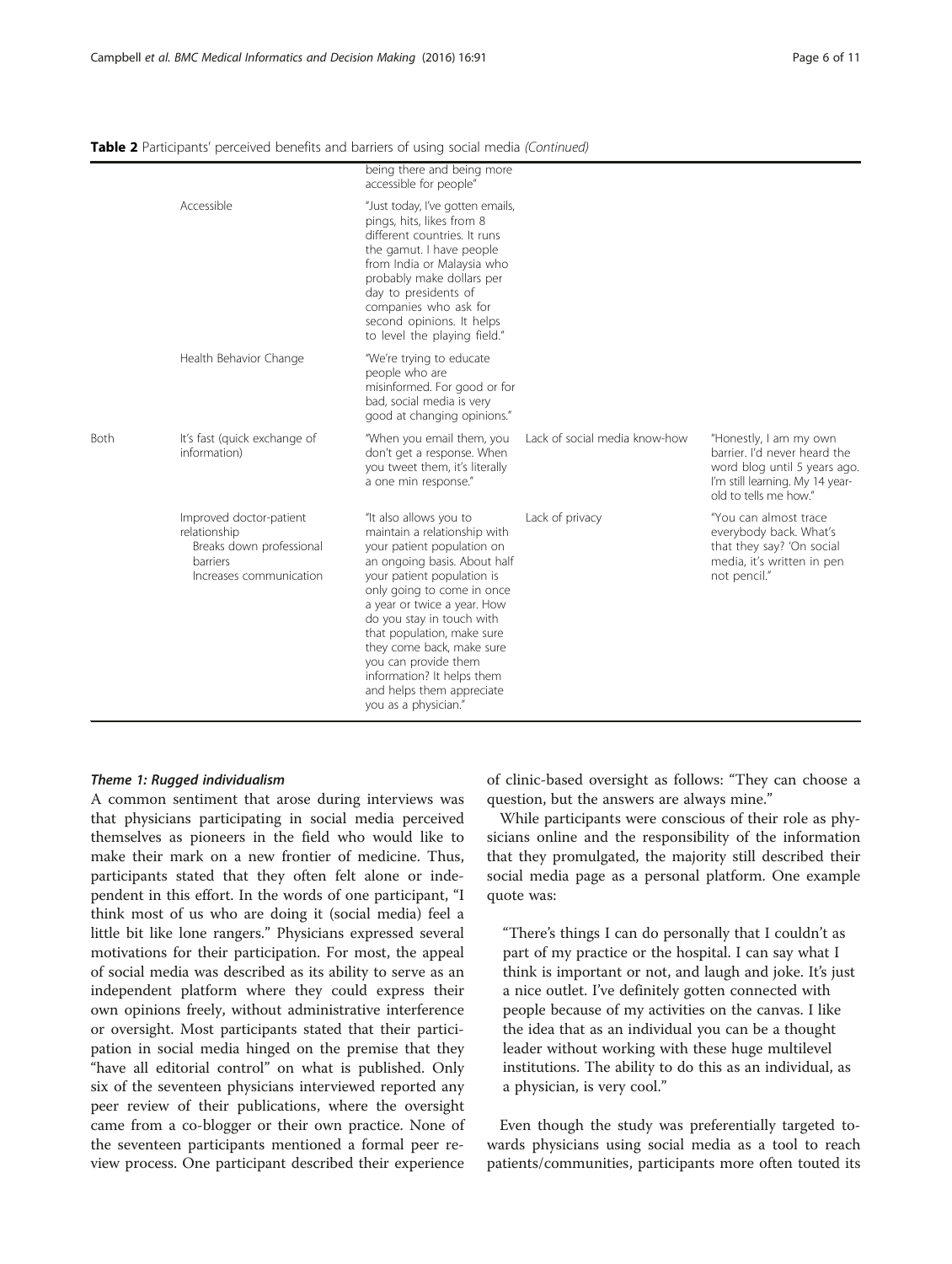utility for personal branding, marketing and networking than for interacting with patients. One participant described, "if you write your own stuff and other people see it, it's a good way to self-promote." Furthermore, several participants highlighted that this drive towards personal promotion resulted in having been granted new research or career opportunities as a result of their engagement with social media, even if this was not their original motivation for joining these platforms.

Finally, most participants described using social media as fun and enjoyable. One participant stated: "It's actually an incredibly empowering medium as a form of self-expression. If you understand how to use it and communicate with it, then it's really exciting." The majority of participants had been involved in traditional media or communications prior to engaging with social media and enjoyed interacting in this new sphere personally as well as professionally.

#### Theme 2: Uncertainty

Participants expressed many levels of uncertainty about their preparedness, their impact, the potential for repercussions and the future of physicians' presence on social media. Participants described feeling unprepared when they started using social media. Many participants described concerns such as lacking knowledge about how to use certain social media platforms versus others. Others described confusion about the rules or etiquette for use, and how to integrate social media with traditional media. Several participants felt that they were "digital immigrants," including one physician who had "literally never heard of a blog before starting to write one a year ago." While all participants articulated that they felt capable of learning through experience, uncertainty remained around practical aspects of social media use; for example, when and how often they should be posting content and responding to comments. In addition, participants struggled to define the line between personal and professional use. While most participants chose to share personal stories of health and family, some wrote solely about medical issues and updates. For example, one participant expressed how they "wanted to story-tell and share information organically, to talk about my experience of raising my children at the same time as giving information on pediatrics and prevention." While another participant explained how she is "very much being a doctor on social media. I'm not doing it much for personal things."

Secondly, participants were uncertain about who they reached and the impact they had on their audience. Although most physicians were able to track how many hits they had on their site and where the hits were from geographically, where a "hit" is a click on a page, they could only guess at the demographics of their followers and responders. As one participant responded, "I don't really know. I assume that I'm reaching a representative sample from our patient population at [our health system], but I don't know." It is interesting to note that most participants stated that they guessed they were reaching "white middle-to-upper class English speakers with a high reading level." In response to a question about who they were reaching through social media, one participant responded that she perceived that her readers were "mostly college educated, higher literacy level because I wasn't writing it as the third grade reading level. I was writing it in the way I would in college. And the questions I'd get back were written in a similar tone."

In addition, participants did not have information on the outcomes of their social media content in terms of knowledge, skills or behavior change for their audience. A few physicians noted anecdotally that patients would mention topics that they had posted about online; however, they had no data on behavior change, as described by one participant:

"Right now, our data metrics are flawed. We have [information on] how many hits. We have how many people are following you, etcetera. But we don't have what happened after they access the information. The only thing we can do is if they actually answer us, 'These three things I'm gonna change….' People say I'm gonna change this and change that but we don't really know."

One participant pointed out that she perceived a change in the vaccination rate of her clinic population of patients since starting her blog. However, she also speculated that this was more likely to be confounding from new patients coming to her clinic or old patients leaving her clinic based on whether or not they agreed with her views on vaccination posted online than on patients changing their minds.

Thirdly, uncertainty was expressed regarding potential negative repercussions as a result of social media use. Some physicians expressed concern about backlash from the media or an employer based on something another physician had posted, though few felt like they were at risk themselves of making such an egregious error. One participant went as far as to insist this concern was irrational:

"The number one problem is the irrational fear of litigation. I have many different physicians writing for me on different topics. I wanted to get some obstetricians to write about prenatal care and they all said, 'no.' Malpractice doesn't include verbiage about this but they should so people can feel free to write…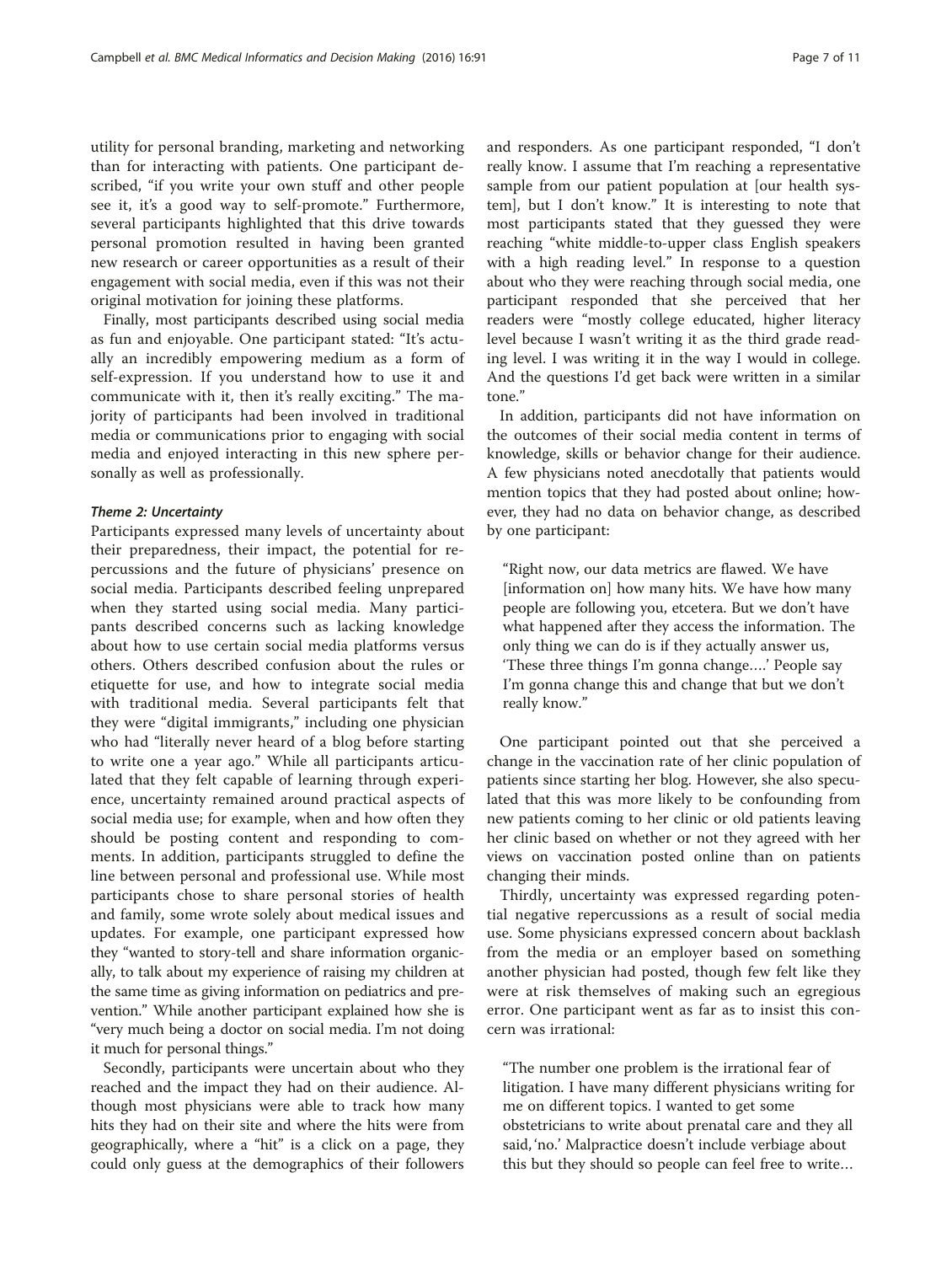There's no precedent for docs being sued for general medical writing."

Finally, participants expressed uncertainty around the issue of whether or not it is the duty/ obligation of all physicians to provide health information on this new accessible medium. While some participants were insistent that more physicians should be involved, most were equivocal, stating that physicians should only participate if they feel they would enjoy it and are equipped to do so. Physicians in private practice were more likely to view social media as an increasingly important aspect of their practice, as one participant described:

"I think everyone should be using social media in their practices. This is how communication is happening right now. As a pediatric provider, you're not just communicating in the exam room, but ideally you're being involved in your community, making your community a better place for children. It really becomes global with the internet."

Two physicians who reported primarily working in lowresource settings, such as with Medicaid patients, were both less enamored with its prospects of reaching their patient populations, or the idea that every physician should be involved in social media. As one physician expressed, "not every platform is for every person. If you're interested, there's a lot of benefit, but if you're not interested, there's already a lot of people out there."

### Theme 3: Social media as media

A third theme was that physicians tended to describe their use of social media similar to what would be expected in traditional media rather than as an interactive "social" platform. Unlike traditional media in which messages are distributed in a one directional manner, social media allows participants to listen as well as communicate back. However, most physicians in this study described treating this platform as a personal space where they could advertise their ideas or brand their niche in medicine instead of as a bidirectional patient-provider network. As one participant phrased it, "I think it's a megaphone, like any media. It amplifies. Your voice gets to more people." Many participants described using social media like a loudspeaker where they could project opinions and post evidence based medicine rather an as a conversational tool, such as this participant's comment:

"I'm an educator and I use social media to educate and to opine. I like just ranting and raving and telling people what I think about something and causing a

raucous. It is the twenty first century Hyde park… you can stand on your soap box and yell and they'll yell back."

Another related and important aspect of social media discussed by physicians was the amplification effect. According to participants, the amplification effect is "the ability to broadcast or narrow-cast content. Using different tools, you can amplify a message to a certain population or the population at large." Several physicians discussed how this amplifying effect was exactly the reason why more physicians need to add their voice to social media, especially in terms of countering vaccine misinformation. Participants viewed it as a powerful tool for reaching patients with important medical information, especially messages concerning public health.

### Theme 4: Time constraints

Time was a thematic element which seemed to diffuse itself through every part of every interview. Participants adamantly defended their views on whether or not time spent working on social media was a serious impediment versus an easy to fit into their day. For some physicians, the time spent listening to others' twitter streams and blogs, prepping and composing their posts and responding to comments required that they decrease their patient load or add additional work-time to their already busy week. One participant noted that,

"right now, most of the doctors I know with very successful blogs have quit practicing medicine. They're now bloggers and not doctors. I see that occurring pretty regularly… I have 12 hour days in the office. It's very difficult for me to go home and do a lot of blogging."

Conversely, other participants felt that their time spent on social media could easily fit into downtime at meetings or 15 min before bed and expressed the sentiment that physicians who felt otherwise were mistaken. One participant described:

"I would say, the nice thing about social media is that you can do it in between things. I dedicate thirty minutes a day on average. I bundle all of it so I can reach multiple platforms at once. It's not a lot of time. That is one of the biggest misconceptions."

Participants also debated whether using social media for health promotion improved or decreased efficiency in the office. While some physicians postulated that their posts on social media may increase clinic efficiency by decreasing unnecessary patient calls and visits, others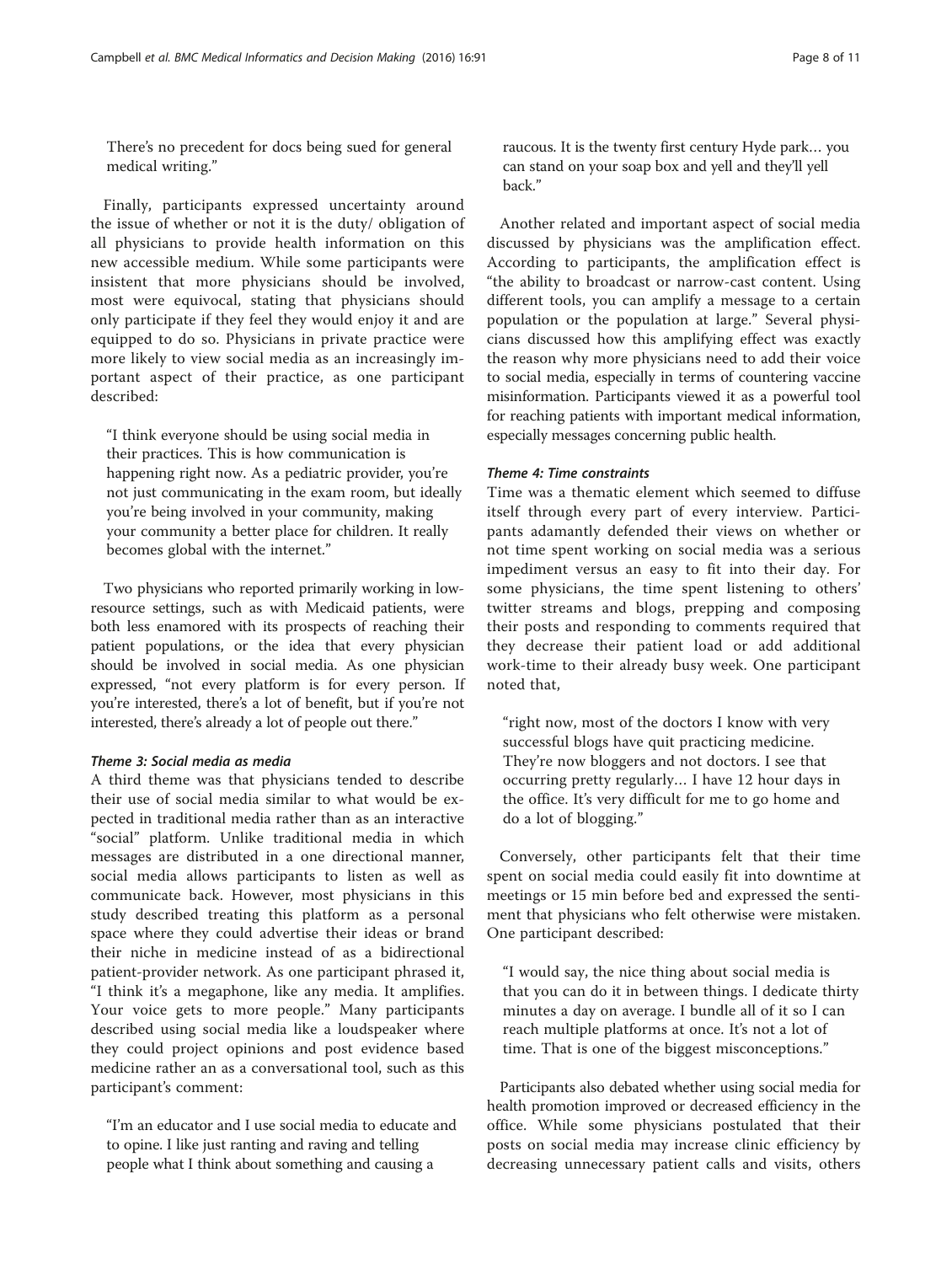believed that it decreased efficiency by distracting providers from direct patient care.

Time also served as a barrier to establishing institutional support for participants' use of social media. Participants expressed how "institutional backing is lukewarm at best" and how, "apparently, according to our organization, we have other priorities." Several physicians expressed their frustration with trying to "jump through multiple hoops" in order to partner with their institution or practice. Many of these physicians concluded that the time and effort required establishing a partnership was too great of a barrier and that they would rather continue alone. One participant argued, "I've been reluctant and too lazy to deal with the formalities of it. Last thing I want to do is spearhead the activities for my colleagues behind the times." Time was also discussed in terms of the "21<sup>st</sup> century conception of time," where clinical conversations, questions and updates happen immediately, not only in a 15 min office visit. Several participants felt that this was one of the most pressing reasons for physicians to expand into the realm of social media, as described in this quote:

"We have the 15 minutes problem. The amount of time I have to speak with people. I cannot cover everything. Some of my patients I may only see once or twice a year. And in the meantime, I'm learning about things that could benefit them. If they're following me, they can learn about the things I'm learning about… I think that it expands the visit and the relationship in ways that are really great and really easy."

However, it also represented a barrier to use, since physicians rarely had the flexibility to respond instantaneously or engage in present-time twitter conversations, as described in this quote:

"Most docs are just so pressed for time as it is, trying to already balance work and life. Finding the time to do something you need to update quite frequently. When there were blogs, to post, you could put out content on your own time. Now that it's constant with Facebook and Twitter, you really need to update on a more timely bases. It's almost a living thing that keeps going even while you're in clinic or at home."

Overall, time held a conflicted position in the eyes of participants.

# **Discussion**

In this study of social media use by physicians, we identified multiple perceived benefits and barriers for both physicians who create content and readers who consume this content, as well as several themes. First, participants

who engaged in social media often saw themselves as rugged individualists who preferred to set their own rules for social media use. Second, participants expressed significant uncertainty concerning when, how and to what extent they should use social media, and the impact of their use of social media on their followers. Third, participants often reported using social media like traditional media, as a one-way communication platform, rather than as a "social" forum. Finally, participants expressed disparate views regarding the concept of time; some felt that time spent on social media was insignificant and easy to fit into their day while others felt that it was an impediment.

Our first theme was that physicians using social media viewed themselves as "rugged individualists." This viewpoint is consistent with characteristics of early adopters described in previous literature [[33\]](#page-10-0). Previous studies have found that physicians may be early adopters of other ideas and products, such as pharmaceuticals [\[34](#page-10-0)]. As the first generation of physicians using social media, it may not be surprising that these participants value their independence, ability to make autonomous decisions and importance in the field. However, as the next wave of physicians begins to engage in social media, it will be important to temper this independence and enthusiasm with the responsibilities of providing published medical counsel on the internet. This may include instituting peer oversight of published content, demonstrating credibility online in terms of professional licensure, institutional support (from American Academy of Pediatrics (AAP), American Medical Association (AMA), American Academy of Family Physicians (AAFP), etc.), or other certification of informational accuracy and providing more training/mentoring for physicians who choose to engage in social media.

Our second theme described how participants noted uncertainty in their responsibilities around providing a new type of information in a new venue. Key contributing factors included a lack of communication or agreement between the needs of the physicians using social media, the needs of the medical community and the needs of patients. While several medical associations have produced guidelines for social media use among physicians, few have taken into account the goals and needs of physicians who are engaged in social media. Guidelines from the AMA and AAP are narrowly focused on professionalism [[25](#page-10-0), [35](#page-10-0)]. The AAFP has developed a more comprehensive guide, with topics ranging from patient privacy to medical board concerns to setting social media policies within a practice [[36](#page-10-0)]. While these guidelines may be helpful for physicians on social media, especially concerning liability, few address physicians' motivations for using social media and their perceived benefits and barriers to use. These uncertainties represent areas in which physician-social media users could collaborate to develop best practices, similar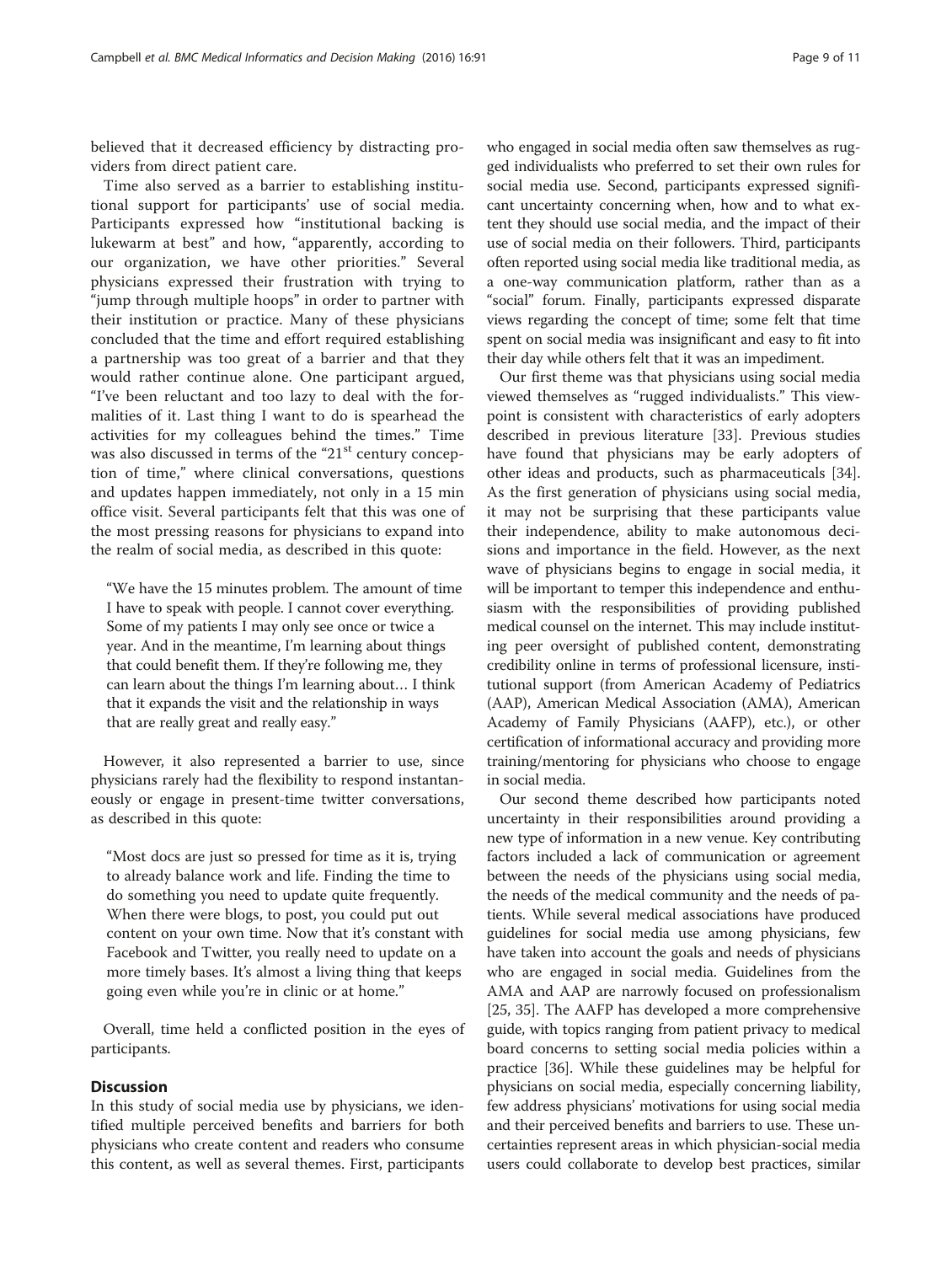to the process employed when best practices were developed for email use by physicians [[37](#page-10-0)].

Finally, our third theme illustrated that while our participants were recognized as forerunners in the field, many of them still underutilized the full power of social media tools. Many of our participants described using social media as a "megaphone" or mouthpiece, suggesting they were using it to broadcast their own views. The idea of the loudspeaker may be an artifact of the fact that many of our participants had previous experience in traditional broadcast media, marketing or communications. However, participant responses suggested that they felt unaware of who was listening or what their audience was saying. This key element of social media, the capacity for interactive and two-way communication, appeared to be underutilized. Furthermore, several participants' comments suggested pessimism about reaching their low income, non-English speaking, low literacy and older patients using social media. Participants voiced that they generally felt that their audiences were most likely middle-upper class Caucasian readers. However, studies on social media have found that African American internet-users are more likely to use social networking sites than their non-Hispanic Caucasian counterparts and that seven of ten households earning less than ten thousand dollars a year are using the internet [[13, 38](#page-10-0)]. Thus, there seems to be a disconnect between who physicians are targeting on social media and who is using social media. As a profession, this is an opportunity to provide greater access to health information for all patients and transmit new knowledge to physicians.

Limitations of this study include the small and purposeful study sample, and the predominance of pediatricians in our sample. We specifically recruited physician-bloggers who were nominated by their peers because of their success, influence and recognition. It was the views of these early adopters that we wanted to capture in this study. However, given that this is a nonrandom sample, our findings cannot be generalized to other populations or the full network of physicians on social media. This study was conducted and analyzed over two years, and social media systems are consistently changing. We did not include longitudinal assessments in this study thus we did not assess whether participants' usage or attitudes changed over the study period. Furthermore, since our study design was qualitative in nature, causal inference was not the goal. Rather, we wanted to explore major themes and areas of importance for the field in order to guide future research and recommendations.

### Conclusions

Our study is the first to evaluate physicians' perceptions, goals and challenges in using social media. Our participants

described numerous benefits and downsides of using social media, viewed themselves as pioneers in the field facing much uncertainty, and debated whether time spent on social media was feasible. According to our participants and general trends, social media is only going to continue to grow its presence within medical care. Therefore, it will be important to consider how to develop best practices. Study findings may be used by physicians who are considering blogging to understand early adopter perspectives on benefits and risks. A peer review process may benefit physician bloggers by reducing uncertainty and helping physician bloggers connect to others in their field. Further, organizations may wish to develop standards for best practices for physicians on social media. These best practices will benefit from input from physicians, medical organizations and patients. In addition, it will be important for current and future physician-social media users to continue improving their integration of the "social" tools of social media to better connect with their patient- and colleague-followers.

#### Acknowledgements

The authors would like to thank Kimberly Cowan for her assistance with this manuscript preparation.

#### Funding

No funding was obtained for this study.

### Availability of data and materials

Data, including all relevant raw data, will be freely available to any scientist wishing to use them for non-commercial purposes, without breaching participant confidentiality. Data can be requested of the authors and will be de-identified prior to submission.

#### Authors' contributions

LC was involved in all stages of this project. LC designed and conceptualized the study, conducted data collection, participated in analysis, drafted and revised the manuscript, and approved the final version of this manuscript. MP was involved in conceptualizing the study, participated in analysis, drafted and revised the manuscript, participated in key editing and approved the final version of this manuscript. YE was involved in interpretation of analysis findings, drafted and revised the manuscript, participated in key editing and approved the final version of this manuscript. MM was involved in all stages of this project. LC and MM designed and conceptualized the study, participated in analysis, drafted and revised the manuscript, participated in key editing and approved the final version of this manuscript.

#### Competing interests

The authors declare that they have no competing interests.

#### Consent for publication

All participants provided consent to publish quotes from their interview in this publication.

#### Ethics approval and consent to participate

This project was considered exempt by the University of Washington Human Subjects Review Committee (#46467). We obtained verbal consent of each healthcare provider who participated.

#### Author details

<sup>1</sup> University of Washington School of Public Health, Seattle, USA. <sup>2</sup> University of Washington School of Medicine, Seattle, WA, USA. <sup>3</sup>Seattle Children's Research Institute, Seattle, WA, USA.